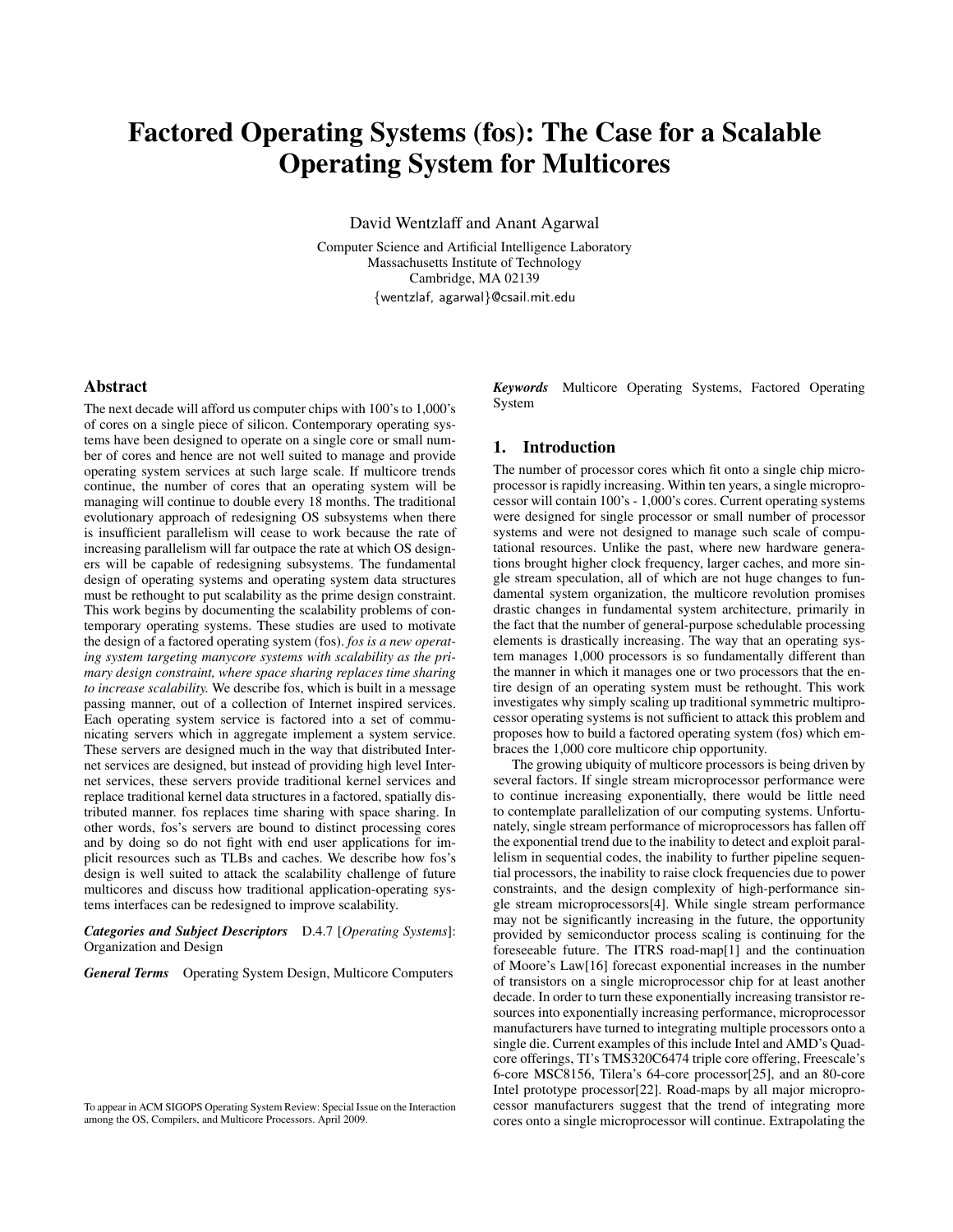doubling of transistor resources every 18-months, and that a 64 core commercial processor was shipped in 2007, in just ten years, we will be able to integrate over 6,000 processor cores on a single microprocessor.

The fact that single stream performance has sizably increased with past generations of microprocessors has shielded operating system developers from qualitative hardware platform changes. Unlike quantitative changes such as larger caches, larger TLBs, higher clock frequency, and more instruction level parallelism, the multicore phenomenon is a qualitative change which drastically changes the playing field for operating system design. The primary challenge of multicore operating system design is one of scalability. Current symmetric multiprocessor (SMP) operating systems have been designed to manage a relatively small number of cores. The number of cores being managed has stayed relatively constant with the vast majority of SMP systems being two processor systems. With multicore chip designs, the number of cores will be expanding at an exponential rate therefore any operating system designed to run on multicores will need to embrace scalability and make it a first order design constraint.

This work investigates the problems with scaling SMP OS's to high core counts. The first problem is that scaling SMP OS's by creating successively finer grain data structure locks is becoming problematic. Unlike small core count systems, where only a small portion of the code may need fine grain locking, in high core count systems, any non-scalable portion of the design will quickly become a performance problem by Ahmdal's law. Also, in order to build an OS which performs well on 100 and 10,000 cores, there may be no optimal lock granularity as finer grain locking allows for better scaling, but introduces potential lock overhead on small core count machines. Last, retrofitting fine grain locking into an SMP OS can be an error prone and challenging prospect.

A second challenge SMP OS's face is that they rely on efficient cache coherence for communications of data structures and locks. It is doubtful that future multicore processors will have efficient full-machine cache coherence as the abstraction of a global shared memory space is inherently a global shared structure. Another challenge for any scalable OS is the need to manage locality. Last, the design of SMP OS's traditionally execute the operating system across the whole machine. While this has good locality benefits for application and OS communications, it requires the cache system on each core of a multicore system to contain the working set of the application and OS.

This work utilizes the Linux 2.6 kernel as a vehicle to investigate scaling of a prototypical SMP OS. We perform scaling studies of the physical page allocation routines to see how varying core count affects the performance of this parallelized code. We find that the physical page allocator does not scale beyond 8 cores under heavy load. We also study the cache performance interference when operating system and application code are executed on the same core.

We use these scalability studies to motivate the design of a factored operating system (fos). fos is a new scalable operating system targeted at 1000+ core systems. The main feature of fos is that it factors an OS into a set of services where each service is built to resemble a distributed Internet server. Each system service is composed of multiple server processes which are spatially distributed across a multicore chip. These servers collaborate and exchange information, and in aggregate provide the overall system service. In fos, each server is allocated to a specific core thereby removing the need to time-multiplex processor cores and simplifying the design of each service server.

fos not only distributes high-level services, but also, distributes services and data-structures typically only found deep in OS kernels such as physical page allocation, scheduling, memory management, naming, and hardware multiplexing. Each system service is constructed out of collaborating servers. The system service servers execute on top of a microkernel. The fos-microkernel is platform dependent, provides protection mechanisms but not protection policy, and implements a fast machine-dependent communication infrastructure.

Many of fos's fundamental system services embrace the distributed Internet paradigm even further by allowing any core to contact any server in a particular system service group. This is similar to how a web client can access any webserver in a load balanced web cluster, but for kernel data structures and services. Also, like a spatially load balanced web cluster, the fos approach exploits locality by distributing servers spatially across a multicore. When an application needs a system service, it only needs to communicate with its local server thereby exploiting locality.

Implementing a kernel as a distributed set of servers has many advantages. First, by breaking away from the SMP OS monolithic kernel approach, the OS level communication is made explicit and exposed thus removing the problem of hunting for poor performing shared memory or lock based code. Second, in fos, the number of servers implementing a particular system service scales with the number of cores being executed on, thus the computing available for OS needs scales with the number of cores in the system. Third, fos does not execute OS code on the same cores which are executing application code. Instead an application messages the particular system service, which then executes the OS code and returns the result. By partitioning where the OS and applications execute, the working set of the OS and the working set of the application do not interfere.

Another impediment to the scalability of modern day operating systems is that the operating system interfaces provided to applications are inherently non-scalable. One way to increase scalability is to provide interfaces which supply information to the user in a best effort manner. For example, by allowing best-effort information, it empowers the user to request information in a high performance manner which may be slightly out of date. Alternatively, the user can select the lower performing, but accurate interface.

fos's design is inspired by microkernels such as Mach [2], L3, and L4 [15] but has significant differences. These differences include:

- fos distributes and parallelizes within a single system service server.
- fos embraces the spatial nature of multicore processors by having a spatially aware placement engine/scheduler.
- Because applications and OS execute on different cores, fos does not need to take an expensive context switch when an application messages a OS server.

Section 4 provides more detail on related research.

We currently have a prototype implementation of the fosmicrokernel. It runs on 16 core x86 64 hardware and a QEMU simulation of up to 255 processors. The operating system is under active development and currently consists of a bootloader and a microkernel with a messaging layer. We now developing system service servers.

This paper is organized as follows. Section 2 identifies the scalability problems with contemporary SMP operating systems. Section 3 describes the design of fos and how its design attacks scalability problems. Section 4 describes related work and finally we conclude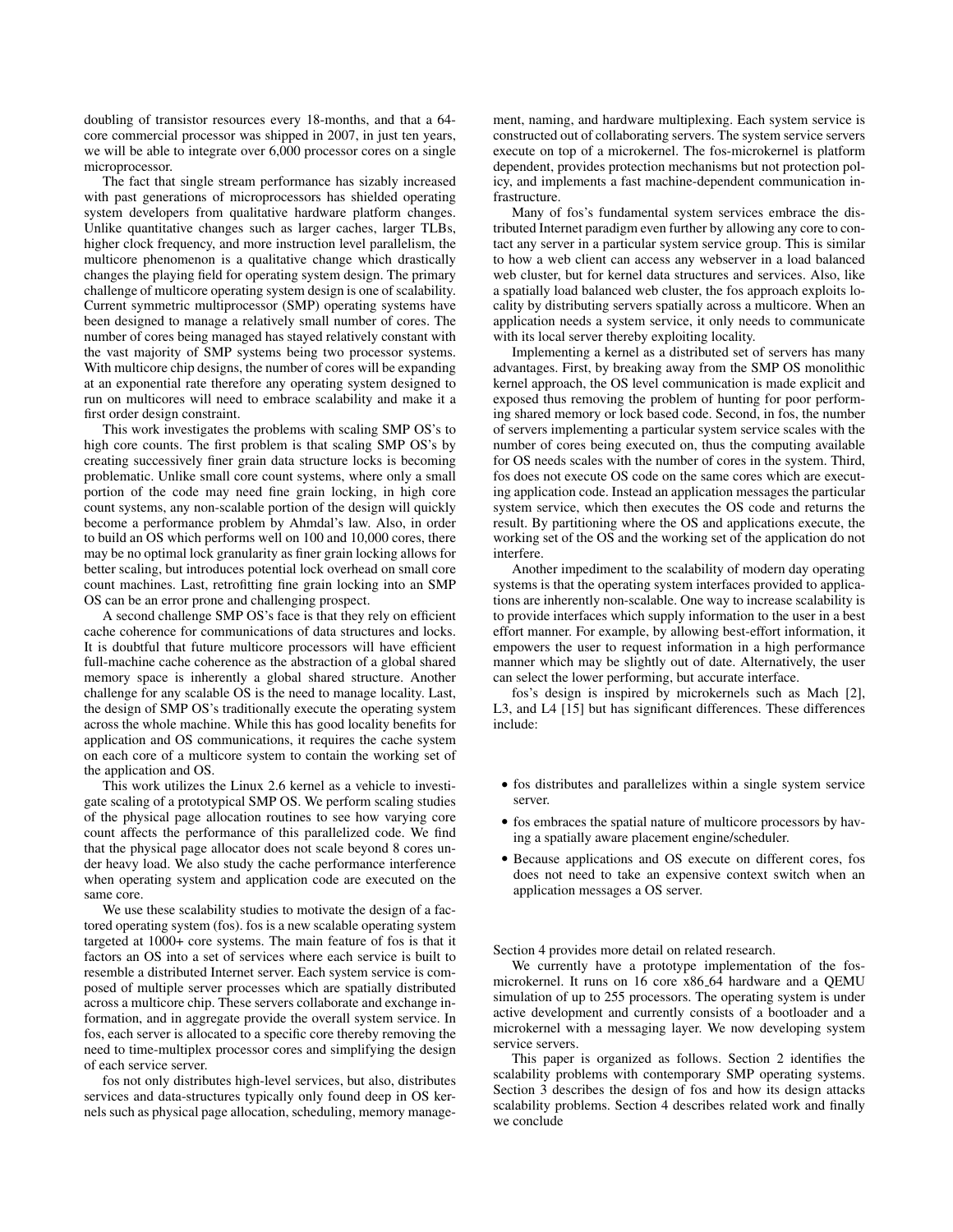# **2. Scalability Problems of Contemporary Operating Systems**

This section investigates three main scalability problems with contemporary OS design, locks, locality aliasing and reliance on shared memory. Case studies are utilized to illustrate how each of these problems appears in a contemporary OS, Linux, on modern multicore x86 64 hardware. The results of these studies are utilized to make recommendations for future operating systems.

#### **2.1 Locks**

Contemporary operating systems which execute on multi-processor systems have evolved from uni-processor operating systems. The most simplistic form of this evolution was the addition of a single big kernel lock which prevents multiple threads from simultaneously entering the kernel. Allowing only one thread to execute in the kernel at a time greatly simplifies the extension of a uni-processor operating system to multiple processors. By allowing only one thread in the kernel at a time, the invariant that all kernel data structures will be accessed by only one thread is maintained. Unfortunately, one large kernel lock, by definition, limits the concurrency achievable within an OS kernel and hence the scalability. The traditional manner to further scale operating system performance has been to successively create finer-grain locks thus reducing the probability that more than one thread is concurrently accessing locked data. This method attempts to increase the concurrency available in the kernel.

Adding locks into an operating system is time consuming and error prone. Adding locks can be error prone for several reasons. First, when trying to implement a fine grain lock where coarse grain locking previously existed, it is common to forget that a piece of data needs to be protected by a lock. Many times this is caused by simply not understanding the relationships between data and locks, as most programming languages, especially those commonly used to write operating systems, do not have a formal way to express lock and protected data relationships.

The second manner in which locks are error prone is that locks can introduce circular dependencies and hence cause deadlocks to occur. Many operating systems introduce lock acquisition hierarchies to guarantee that a circular lock dependence can never occur, but this introduces significant complexity for the OS programmer. An unfortunate downside of lock induced deadlocks is that they can occur in very rare circumstances which can be difficult to exercise in normal testing.

When the lock granularity needs to be adjusted it is usually not the case that simply adjusting the lock granularity is enough. For code which has already been parallelized, it is typically difficult to make code finer grain locked in a vacuum. Instead, it is typical for entire sub-systems of the operating system to be redesigned when lock granularity needs to be adjusted.

In previous multiprocessor systems, the speed at which parallelism increased was slow and sub-system redesign could be tackled. In sharp contrast, future multicore processors will follow an exponential growth rate in the number of cores. The effect of this is that each new generation of chip will require the granularity of a lock to be halved in order to maintain performance parity. Thus this lock granularity change may require operating system sub-systems to be redesigned with each new chip generation. Unfortunately for the operating system programmer, it is very difficult to redesign sub-systems with this speed as programmer productivity is not scaling with number of transistors. Hence we believe that traditional lock based operating systems need to be rethought in light of the multicore era.

Whenever discussing lock granularity, the question arises, what is the correct lock granularity? If lock granularity is chosen to be



**Figure 1.** Physical memory allocation performance sorted by function. As more cores are added more processing time is spent contending for locks.

too coarse, the scalability on highly parallel systems may be poor. But, if the lock granularity is too fine, the overhead of locking and unlocking too often can cause inefficiencies on low core-count systems. Future operating systems will have to directly attack finding the correct lock granularity as they will have to span multiple generations of computer chips which will vary by at least an order of magnitude with respect to core count. Also, the difference in core count between the high end processor and low end processor of the same generation may be at least an order of magnitude in the 1000+ core era, thus even within a processor family, the OS designer may not be able to choose an appropriate lock granularity.

#### **2.1.1 Case Study: Physical Page Allocator**

In order to investigate how locks scale in a contemporary operating system, we investigated the scaling aspects of the physical page allocation routines of Linux. The Linux 2.6.24.7 kernel was utilized on a 16 core Intel quad-socket quad-core system. The test system is a Dell PowerEdge R900 outfitted with four Intel Xeon E7340 CPUs running at 2.40GHz and 16GB of RAM.

The test program attempts to allocate memory as quickly as is possible on each core. This is accomplished by allocating a gigabyte of data and then writing to the first byte of every page as quickly as is possible. By touching the first byte in every page, the operating system is forced to demand allocate the memory. The number of cores was varied from 1 to 16 cores. Precision timers and oprofile were utilized to determine the runtime and to profile the executing code. Figure 1 shows the results of this experiment. The bars show the time taken to complete the test per core. Note that a fixed amount of work is done per core, thus perfect scaling would be bars all the same height.

By inspecting the graph, several lessons can be learned. First, as the number of cores increases, the lock contention begins to dominate the execution time. Beyond eight processors, the addition of more processors actually slows down the computation and the system begins to exhibit fold-back. We highlight architectural overhead as time taken due to the hardware not scaling as more cores are added. The architectural overhead is believed to be caused by contention in the hardware memory system.

For this benchmark, the Linux kernel already utilizes relatively fine-grain locks. Each core has a list of free pages and a percore lock on the free list. There are multiple memory zones each with independent lock sets. The Linux kernel re-balances the free lists in bulk to minimize re-balancing time. Even with all of these optimizations, the top level re-balancing lock ends up being the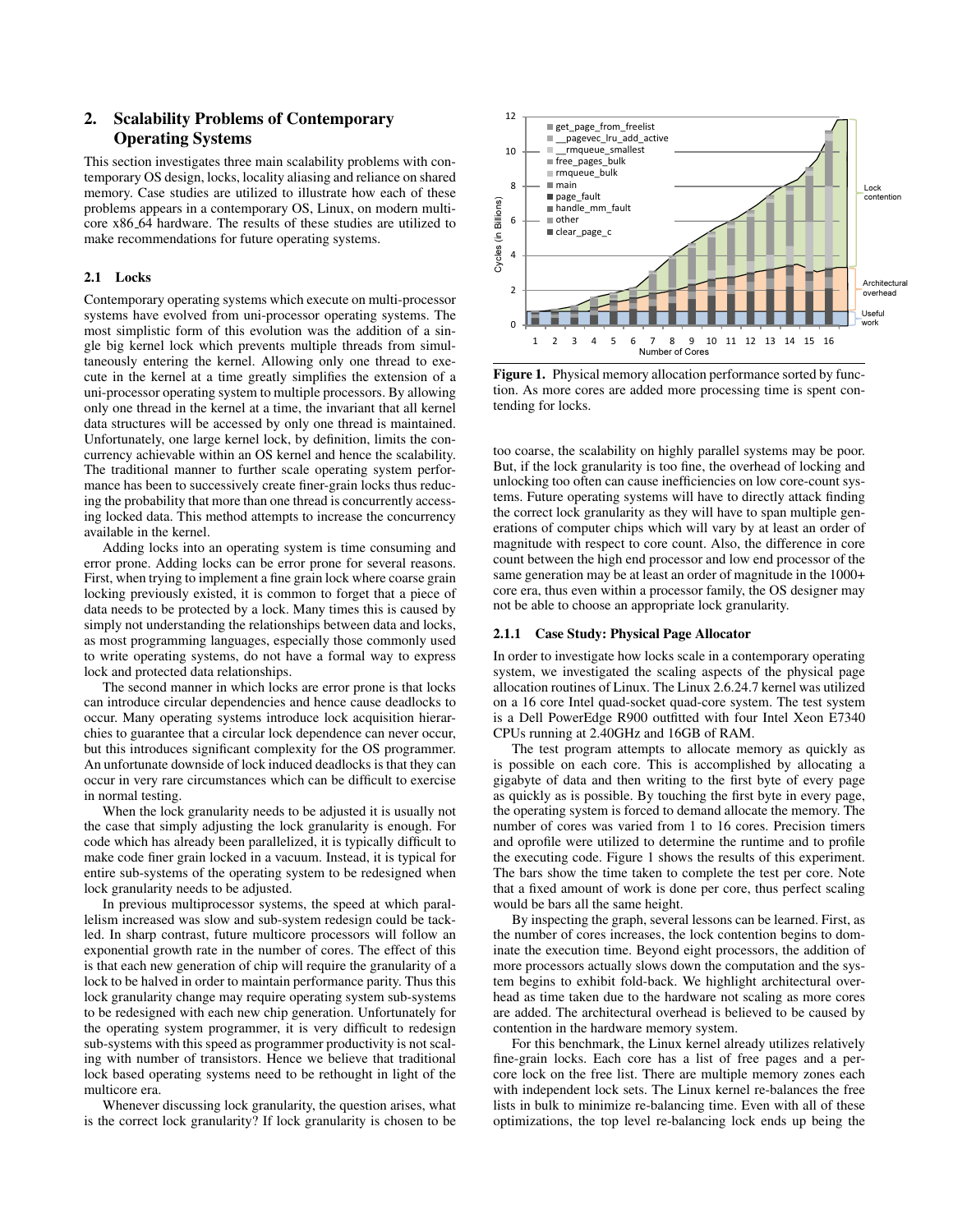scalability problem. This code is already quite fine-grain locked thus to make it finer grain locked, some algorithmic rethinking is needed. While it is not realistic for all of the cores in a 16 core system to allocate memory as quickly as this test program does, it is realistic that in a 1000+ core system, 16 out of the 1000 cores would need to allocate a page at the same time thus causing traffic similar to this test program.

#### **2.2 OS-Application and OS-OS Locality Aliasing**

Operating systems have large instruction and data working sets. Traditional operating systems time multiplex computation resources. By executing operating system code and application code on the same physical core, implicitly shared resources such as caches and TLBs have to accommodate the shared working set of both the application and the operating system code and data. This reduces the hit rates in these cache structures versus executing the operating system and application on separate cores. By reducing cache hit rates, the single stream performance of the program will be reduced. Reduced hit rate is exacerbated by the fact that manycore architectures typically contain smaller per-core caches than past uniprocessors.

Single stream performance is at a premium with the advent of multicore processors as increasing single stream performance by other means may be exceedingly difficult. It is also likely that some of the working set will be so disjoint that the application and operating system can fight for resources causing anti-locality collisions in the cache. Anti-locality cache collisions are when two different sets of instructions pull data into the cache at the same index hence causing the different instruction streams to destroy temporal locality for data at a conflicting index in the cache. Current operating systems also execute different portions of the OS with wildly different code and data on one physical core. By doing this, intra-OS cache thrash can be accentuated versus executing different logical portions of the OS on different physical cores.

Cache interference also hampers embedded operating systems which offer quality of service (QOS) or real-time guarantees. The variability introduced by OS-application cache interference has caused many embedded applications to eliminate usage of an operating system and elect to use a more bare metal approach.

#### **2.2.1 Case Study: Cache Interference**

In order to evaluate the cache system performance degradation due to executing the operating system and application code on the same core, we created a cache tool which allows us to differentiate operating system from application memory references. The tool is based off of the x86 64 version of QEMU, and captures memory references differentiated by protection level. We constructed a cache model simulator to determine the cache miss rates due to the operating system, the application, and the interference misses caused by the operating system and application contending for cache space. This was accomplished by simulating a unified cache, an OS only cache, and an application only cache for differing cache sizes and configurations.

For our workload, we used Apache2 executing on full stack Linux 2.6.18.8 under a Debian 4 distribution. In this test case, Apache2 is serving static webpages which are being accessed over the network by Apache Bench (ab) simulating ten concurrent users. Figure 2 and 3 show the results for this experiment using a direct mapped and two-way set associative cache respectively.

Studying these results, it can be seen that for small cache sizes, the miss rates for the operating system far surpass the miss rates for the application. Second, the miss rate due to cache interference is sizable. This interference can be removed completely when the operating system and application is executed in different cores. Also, by splitting the application away from the operating system,



**Figure 2.** Cache miss rates for Apache2 running on Linux 2.6.18.8. User, OS/user interference, and OS miss rate for a direct mapped cache.



**Figure 3.** Cache miss rates for Apache2 running on Linux 2.6.18.8. User, OS/user interference, and OS miss rate for a twoway set-associative cache.

it allows the easy utilization of more parallel caches, a plentiful resource on multicore processors, while single stream performance is at a premium. Last, when examining large cache sizes, the percentage of interference misses grows relative to the total number of misses. This indicates that for level-2 and level-3 caches, intermixing cache accesses can be quite quite damaging to performance. This result re-affirms the results found in [3], but with a modern application and operating system.

#### **2.3 Reliance on Shared Memory**

Contemporary operating systems rely on shared memory for communication. Largely this is because shared memory is the only means by which a desktop hardware architecture allows core-tocore communication. The abstraction of a flat, global, address space is convenient for the programmer to utilize as addresses can be passed across the machine and any core is capable of accessing the data. It is also relatively easy to extend a single threaded oper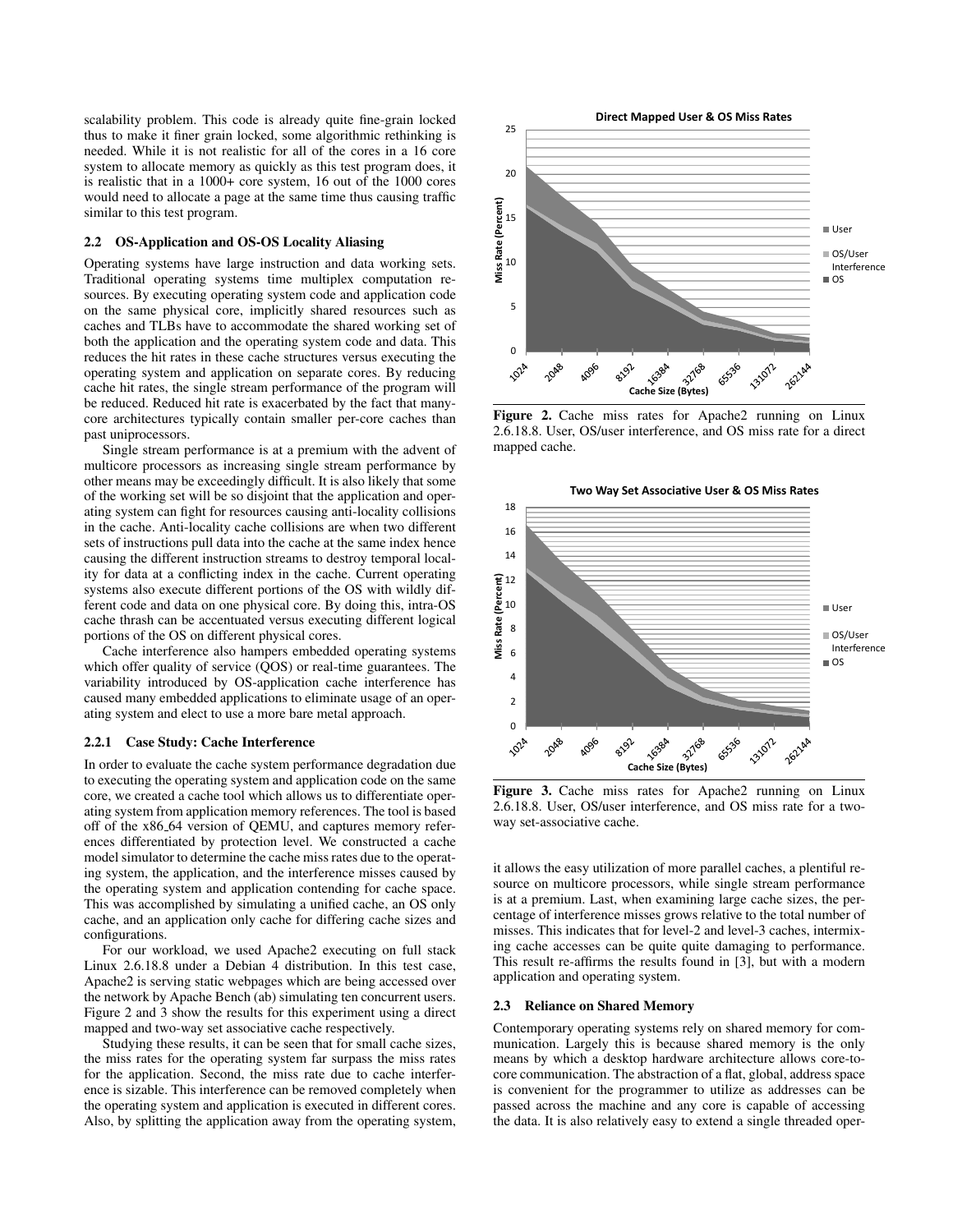ating system into a multi-threaded kernel by using a single global address space. Unfortunately, the usage of a single global shared memory is an inherently global construct. This global abstraction makes it challenging for a shared memory system to scale to large core count.

Many current embedded multicore processors do not support a shared memory abstraction. Instead cores are connected by adhoc communication FIFOs, explicit communication networks, or by asymmetric shared memory. Current day embedded multicores are pioneers in the multicore field which future multicore processors will extend. Because contemporary operating systems rely on shared memory for communication, it is not possible to execute them on current and future embedded multicores which lack full shared memory support. In order to have the widest applicability, future multicore operating systems should not be reliant on a shared memory abstraction.

It is also unclear whether cache coherent shared memory will scale to large core counts. The most promising hardware shared memory technique with respect to scalability has been directory based cache coherence. Hardware directory based cache coherence has found difficulties providing high performance cache coherent shared memory above about 100 cores. The alternative is to use message passing which is a more explicit point-to-point communication mechanism.

Besides scalability problems, modern operating system's reliance on shared memory can cause subtle data races. If used incorrectly, global shared memory easily allows the introduction of data races which can be difficult to detect at test time.

### **2.4 Recommendations**

The problems presented in this section lead to a few recommendations in order to improve scalability for future operating systems, namely:

- Avoid the use of hardware locks.
- Separate the operating system execution resources from the application execution resources.
	- Reduces implicit resource sharing (Caches/TLBs).
	- Utilizes the ample thread parallelism provided by multicore processors.
- Avoid global cache coherent shared memory
	- Broadens applicability to architectures which don't support shared memory.
	- Shared memory hardware may not scale to large core count.

#### **3. Design of a Factored Operating System**

In order to create an operating system to tackle the 1,000+ core era, we propose designing a factored operating system (fos). fos is an operating system which takes scalability as *the* first order design constraint. Unlike most previous operating systems where a subsystem scales up to a given point and beyond that point, the subsystem needs to be redesigned, fos ventures to develop techniques to build operating system services which scale, up and down, across a large range  $(> 3 \text{ orders of decimal magnitude})$  of core count.

#### **3.1 Design Principles**

In order to achieve the goal of scaling over multiple orders of magnitude in core count, fos utilizes the following design principles:

- Space multiplexing replaces time multiplexing.
	- Scheduling becomes a layout problem not a time multiplexing problem.
- OS runs on distinct cores from applications.
- Working sets are spatially partitioned; OS does not interfere with applications cache.
- OS is factored into function specific services.
	- Each OS service is distributed into spatially distributed servers.
	- Servers collaborate and communicate only via message passing.
	- Servers are bound to a core.
	- Applications communicate with servers via message passing.
	- Servers leverage ideas (caching, replication, spatial distribution, lazy update) from Internet servers.

In the near future, we believe that the number of cores on a single chip will be on the order of the number of active threads in a system. When this occurs, the reliance on temporal multiplexing of resources will be removed, thus fos replaces traditional time multiplexing with space multiplexing. By scheduling resources spatially, traditional scheduling problems are transformed into layout and partitioning problems. We believe that balancing may still occur, but in fos, balancing will occur significantly less often than in an operating system which temporally multiplexes resources. Determining the correct placement of processes for good performance will be the challenge that future operating systems will face and one that fos tackles.

Spatial multiplexing is taken further as fos is factored into function specific services. Each system service is then distributed into a fleet of cooperating servers. All of the different function specific servers collaborate to provide a service such as an a file system interface. Each server is bound to a particular processor core and communicates with other services in the same service fleet via messaging only. When an application needs to access a service provided by the operating system, the application messages the closest core providing that service. The closest core providing a particular service is found by querying a name server.

In order to build a scalable operating system, the fos server is inspired by Internet servers. But, instead of serving web pages, fos servers manage traditional kernel operations and data structures. fos servers leverage ideas such as extensive caching, replication, spatial distribution, and lazy update, which have allowed Internet services to scale up to millions of users. Writing fos servers can be more challenging than writing traditional shared memory operating system subsystems. We believe that the shared nothing, message passing only, approach will encourage OS developers to think very carefully about exactly what data is being shared, which will lead to more scalability.

#### **3.2 Structure of fos**

A factored operating system environment is composed of three main components. A thin microkernel, a set of servers which together provide system services which we call the OS layer, and applications which utilize these services. The lowest level of software management comes from the microkernel. A portion of the microkernel executes on each processor core. The microkernel controls access to resources (protection), provides a communication API and code spawning API to applications and system service servers, and maintains a name cache used internally to determine the location (physical core number) of the destination of messages. Applications and system servers execute on separate cores on top of the microkernel and execute on the same core resources as the microkernel as shown in Figure 4.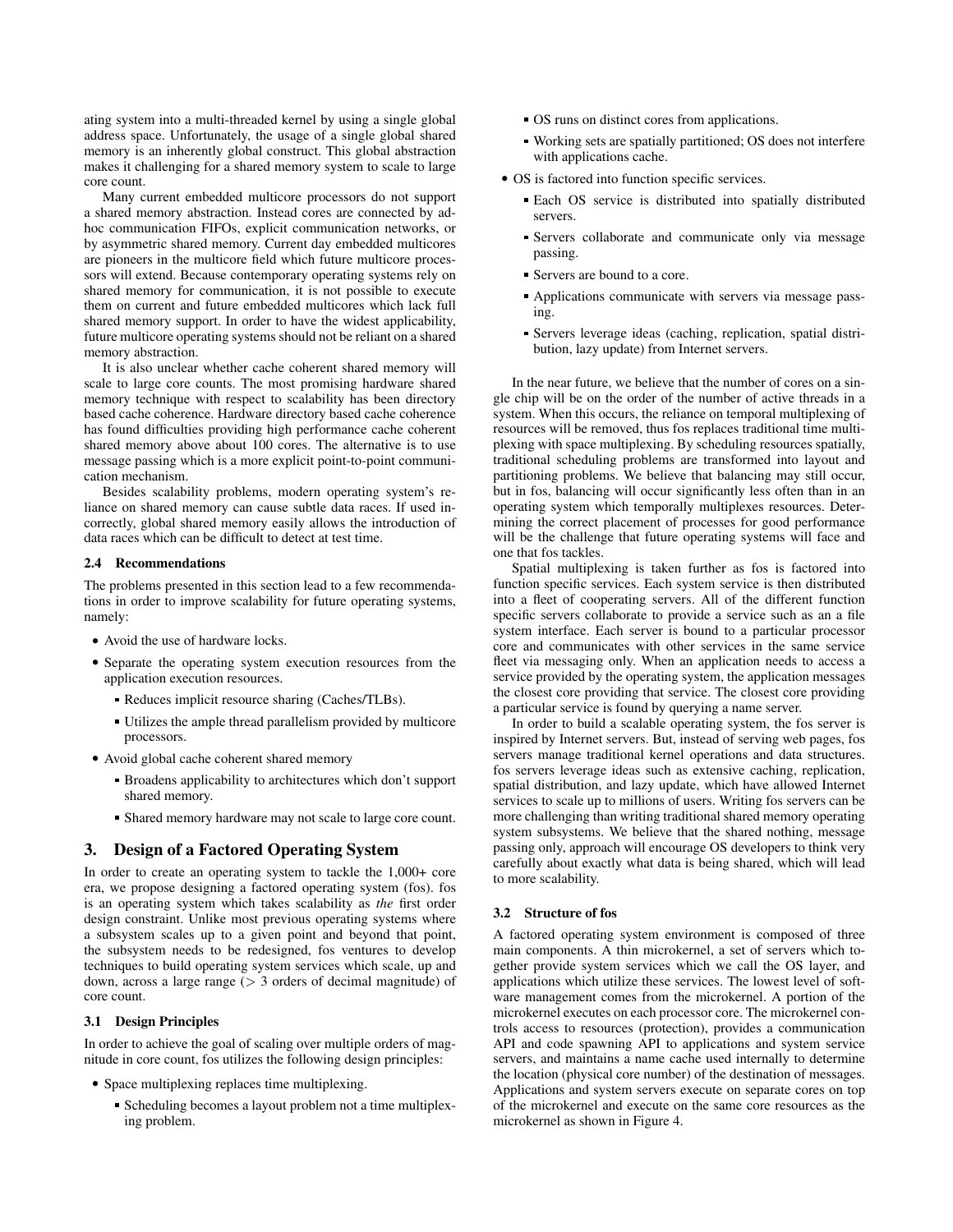

**Figure 4.** OS and application clients executing on the fos-microkernel

fos is a full featured operating system which provides many services to applications such as resource multiplexing, management of system resources such as cores, memory, and input-output devices, abstraction layers such as file-systems and networking, and application communication primitives. In fos, this functionality is provided by the OS layer. The OS layer is composed of fleets of function specific servers. Each operating system function is provided by one or more servers. Each server of the same type is a part of a function specific fleet. Naturally there are differing fleets for different functions. For instance there is a fleet which manages physical memory allocation, a fleet which manages the file system access, and a fleet which manages process scheduling and layout. Each server executes solely on a dedicated processor core. Servers communicate only via the messaging interface provided by the microkernel layer.

In fos, an application executes on one or more cores. Within an application, communication can be achieved via shared memory communication or messaging. While coherent shared memory may be inherently unscalable in the large, in a small application, it can be quite useful. This is why fos provides the ability for applications to have shared memory if the underlying hardware supports it. The OS layer does not internally utilize shared memory, but rather utilizes explicit message based communication. When an application requires OS services, the underlying communication mechanism is via microkernel messaging. While messaging is used as the communication mechanism, a more traditional system call interface is exposed to the application writer. A small translation library is used to turn system calls into messages from application to an OS layer server.

Applications and OS layer servers act as peers. They all run under the fos-microkernel and communicate via the fos-microkernel messaging API. The fos-microkernel does not differentiate between applications and OS layer servers executing under it. The code executing on a single core under the fos-microkernel is called an fos client. Figure 4 has a conceptual model of applications and the OS layer, as implemented by fleets of servers, executing on top of the microkernel. As can be seen from the figure, fos concentrates on spatial allocation of resources over time multiplexing of resources. In high core count environments, the problem of scheduling turns from one of time slicing to one of spatial layout of executing processes.

#### **3.2.1 Microkernel Messaging**

The key service provided by the fos-microkernel to microkernel clients is that of a reliable messaging layer. Each fos-microkernel client can allocate a large number of receive mailboxes via which it can receive messages. Clients can attach symbolic names to their receive mailboxes and publish these names such that other clients can find published services. Namespace can be protected to prevent clients from stealing namespace from privileged service names. fos clients send messages to named mailboxes. The fos-microkernel manages the reliable transport and enqueuing of messages into the receiving mailbox. If a receive mailbox is full, the sending client *send* call returns an error.

In addition to transport of messages, the fos-microkernel maintains a cache of name mapping. By using a cache based system, the fos-microkernel can provide fast name lookups and a large namespace at the same time. The fos-microkernel delegates destination look-up to the name server fleet (running in the OS layer) which maintains the canonical mailbox name to physical core and mailbox directory. Utilizing a name server allows for redirection of mailboxes if a client changes physical location. The name server also provides a one-to-many mapping function allowing multiple clients to implement the same service in a server pool manner. This enables a fleet of servers to implement the same function and allow applications to access them via one known name. For one-to-many mappings, the name server can choose a particular server instance based off of physical proximity or load balancing. Also, the name server can be used to provide fault resilience as broken servers can be steered away from when a fault is detected. fos is primarily focused on scalability and not fault tolerance. To that end, on-chip communications are considered to be reliable, but if a fault is detected corrective actions are taken.

Figure 5 diagrams an example file system access. 1: An application calls *read* which calls the message proxy library. 2: The message proxy library constructs a message to the file system service. 3: The message proxy library calls the fos-microkernel to send the message. 4: The fos-microkernel looks up the physical destination in name cache. 5: The fos-microkernels transport the message to the destination via on-chip networks or shared memory. 6: The receive microkernel deposits message in the file system server's request mailbox. 7: The file system server processes the request. 8: The file system server returns data to the message proxy library receive mailbox via a message which follows a similar return path. 9: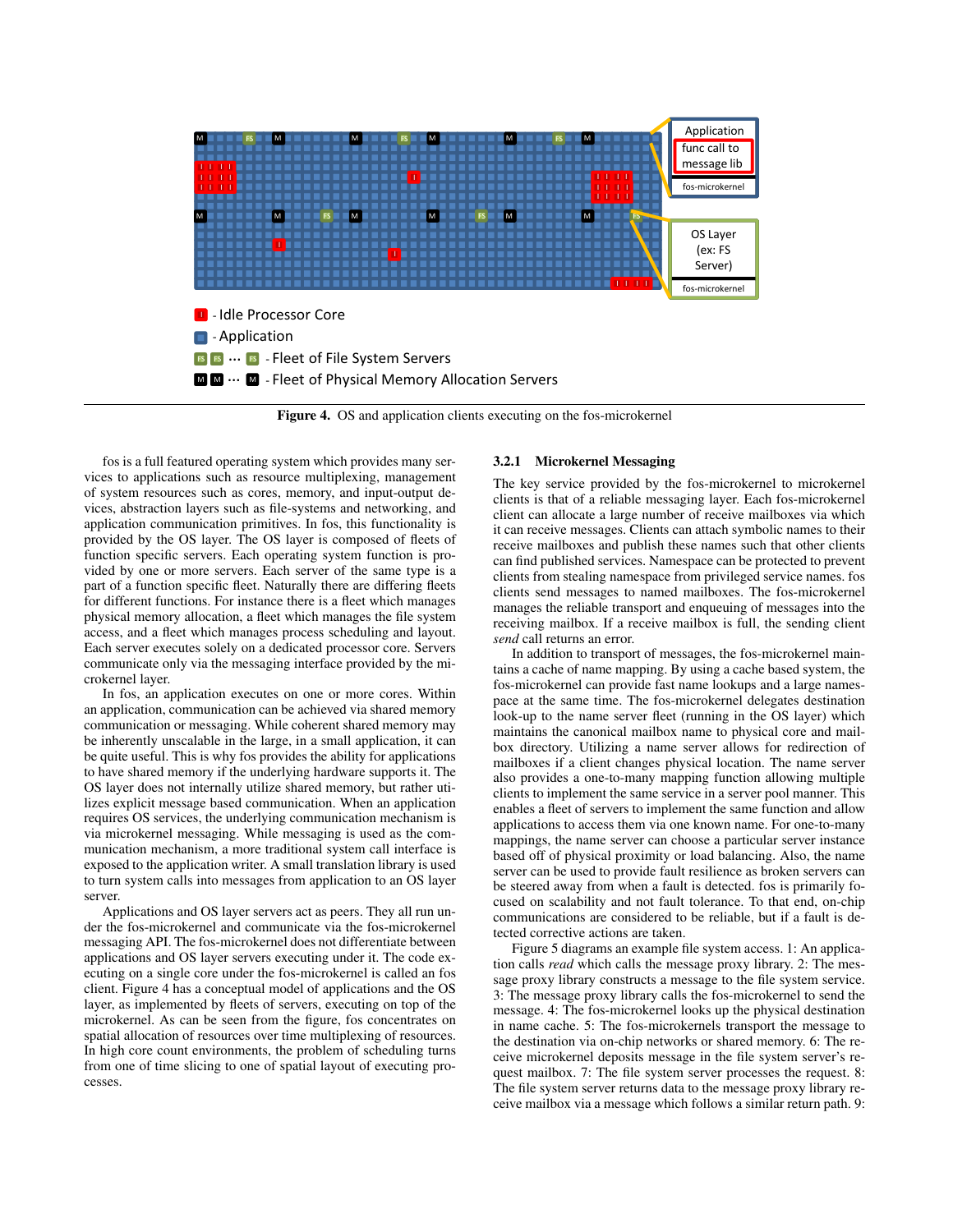

**Figure 5.** Message walkthrough of an example application file system access.

The message proxy library unpackages the response message and returns data to the application.

#### **3.2.2 Microkernel to OS Layer Delegation**

The fos-microkernel is designed to delegate functionality to the OS layer in several situations. One example is the naming service maintained in the OS layer, but the fos-microkernel needs to access this information to route messages. While this may seem to cause cyclic dependencies, the fos-microkernel and delegated clients have been designed with this in mind. The fos-microkernel and delegated client communicate via microkernel messaging. In order to prevent dependency cycles, the fos-microkernel knows the physical location of the delegated to client tasks. Also, delegated to client tasks are not dependent on microkernel services which they ultimately provide. Example delegated services are the name server service and the privilege service.

The privilege service is implemented as a fleet of servers in the OS layer. The fos-microkernel requests privilege information from the delegated to privilege manager servers and caches the information inside of the microkernel in a read only manner. Occasionally privileges change and the privilege manager messages the microkernel notifying the microkernel to invalidate the appropriate stale privilege information. In order for the privilege manager to run as a fos-microkernel client, the fos-microkernel affords privilege manager servers static privileges, so that a privilege fixed point can be reached.

#### **3.2.3 Structure of a Server**

fos's servers are inspired by Internet servers. The typical server is designed to process an inbound queue of requests and is transactionoriented. A transaction consists of a request sent to a server, the server performing some action, and a reply being sent. Most fos servers are designed to use stateless protocols like many Internet services. This means that each request encodes all of the needed data to complete a transaction and the server itself does not need to store data for multiple transactions in sequence. By structuring servers as transaction-oriented stateless processes, server design is much simplified. Also, scalability and robustness is improved as requests can be routed by the name server to differing servers in the same server fleet.

Programming difficulty of a typical server is also reduced because each server processes a transaction to completion without the possibility of interruption. Thus local locking is not required to pre-



**Figure 6.** The main runloop for a server.

vent multiple server threads from attempting to concurrently update memory. Some transactions may require a long latency operation to occur, such as accessing I/O or messaging another server. When a long latency operation does occur, a server constructs a continuation for the current transaction, which is stored locally. The continuation is restarted when a response from the long latency operation is received.

Servers are structured to process two inbound mailboxes. One for new requests and one for responses. The server prioritizes responses over requests. Servers do not preempt transactions, but rather use a cooperative model. Figure 6 shows the typical control flow of a server. Servers are designed to acquire all resources needed to complete a transaction before a transaction creates a continuation and yields to the next transaction. By doing so, servers can be designed without local locking.

#### **3.3 Comparison to Traditional OS's**

In this section we evaluate the design of fos to see how it tackles the scalability challenges set forth in Section 2. The first challenge that traditional operating systems face is their utilization of locks to protect access to data which is shared amongst multiple threads.

fos approaches the lock problem with a multipronged approach. First, fos is an inherently message passing operating system, therefore there are no shared memory locks between cores. Second, fos servers are constructed in a non-preemptive manner. Only one thread is ever executing on a server and the server chooses where, when, and if it should yield when a long latency operation occurs. The server writer chooses the yield locations, thus if the data is consistent, no locks are needed. In fos, if a lock is absolutely necessary, hardware locking instructions are not used as servers are not preempted.

In fos, servers can be used as lock managers. While this is possible, the message passing nature of fos discourages this usage model by making programming in this manner difficult. If lock managers are used, the OS designer is able to add more lock management resources explicitly rather than relying on the underlying shared memory system and exclusive operations provided by the hardware.

Applications and the operating system have largely different working sets. To address this problem and avoid implicitly sharing hardware structures such as caches and translation lookaside buffers (TLBs), fos executes the operating system on separate pro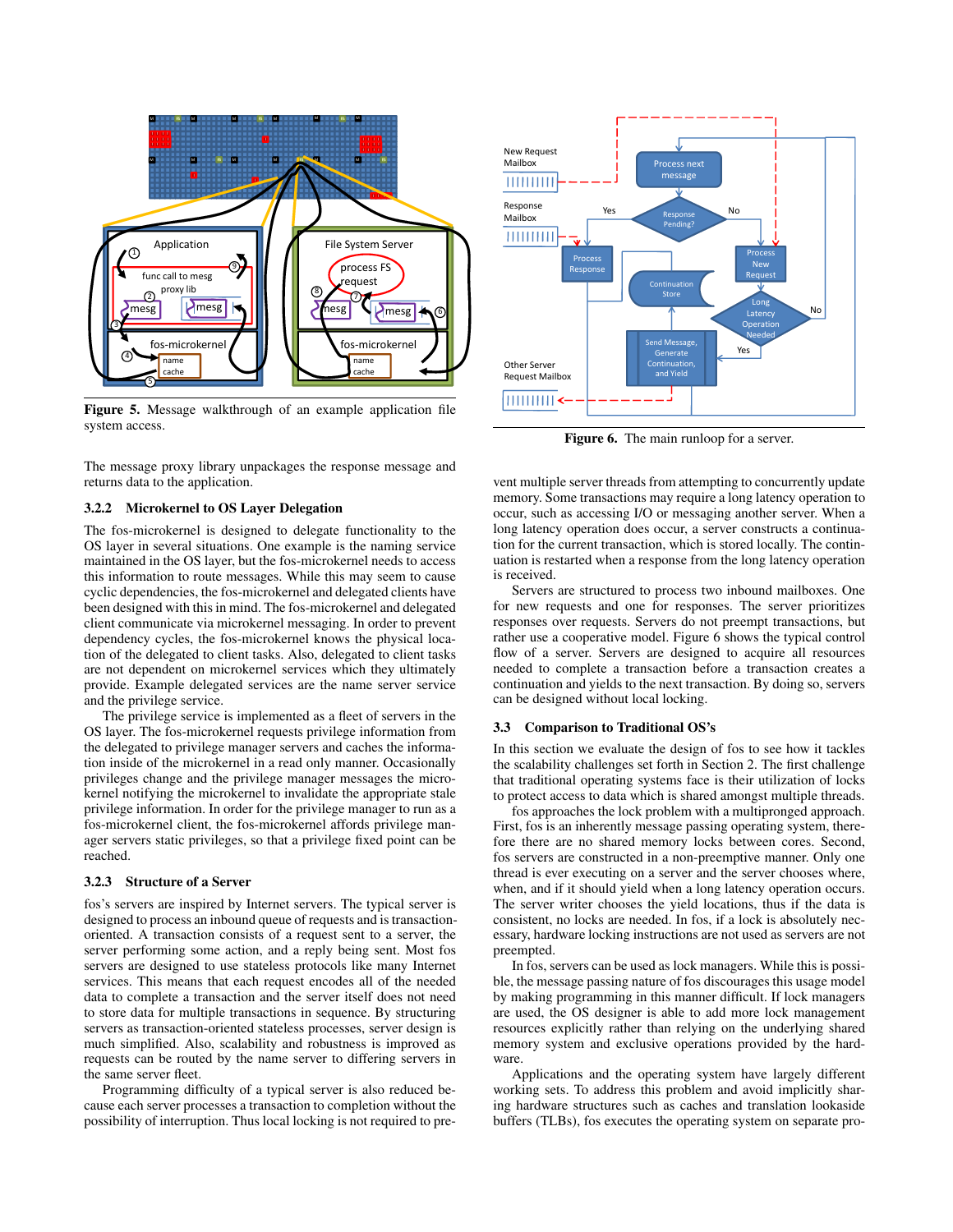cessing cores from the application. Also, different portions of the operating system are factored apart such that different operating system working sets do not interfere in implicitly accessed data structures.

The third identified problem with traditional OS's is their dependence on shared memory. Being dependent on hardware shared memory limits the applicability of traditional OS's to multicore hardware architectures which are patterned after symmetric multiprocessors (SMPs). Many current multicore processors, future multicore processors, and embedded multicores do not support shared memory abstractions. fos breaks traditional OS's dependence on shared memory by solely using message passing for internal OS layer communication. By breaking this dependence, fos has a wider applicability than if it was constrained by using shared memory for internal kernel communication.

Shared memory may also limit scalability as currently there is no known scalable cache-coherent shared memory protocol. Also, it is easy to construct subtly incorrect shared memory programs. To combat these problems, fos does not use shared memory inside of the OS layer. We believe that by making data movement explicit the ultimate goal of scalability can be easier to achieve.

One challenge presented by utilizing only message passing is that it decouples the communication and storage of data. Shared memory abstractions allow for shared data to be written to a region of memory which is later read by an unknown reader, while in message passing, the destination of any piece of data must be known when a message is sent. One way that fos combats this problem is that it uses transactions to pull data when needed from the originator of the shared data.

The messaging layer provided by the fos-microkernel is designed to alleviate some of the pains of message passing. First, send routines and receive routines do not need to be synchronized like in the L4 [15] operating system. fos provides large buffers which live in the receiving client's address space. The use of large input mailboxes decouples send and receive synchronization.

#### **3.4 Challenges**

fos executes operating system code on disparate processing cores from the application code. This introduces core-to-core communication latency to application-operating system communication. Conversely, when the operating system and application execute on the same core, a context switch is needed when the application and operating system communicate. Typical context switch times are in the 100 cycle to 300 cycle range on modern processors. On multicore architectures with exposed on-chip messaging networks such as the Raw [24, 21] and Tilera [25] processors, the cost of core-tocore dynamic messages is on the order of 15 - 45 cycles depending on distance. fos explores whether separating operating system code away from application code is a good performance tradeoff. We believe that the low communications cost of local core-to-core communication motivates separating operating system code from application code.

One open question for fos is whether structures which are traditionally shared between multiple OS services can be accessed with good performance in an environment such as fos. An example of this type of sharing is the virtual memory system and the file system's buffer cache. Buffer caches are typically globally distributed between all cores and accessed via shared memory. In fos, the servers which provide the file system and the virtual memory management do not share memory with each other. fos replaces wide sharing of data with techniques utilized by distributed services. One example of this replacement is that fos utilizes replication and aggressive caching to replace a widely shared buffer cache. The cost of utilizing implicitly shared memory on future multicores will affect the tradeoff of whether a hardware solution or the software solution explored by fos proves more scalable.

While fos's servers are designed without memory based locks within a server and without locks between servers, synchronization points are still needed to guarantee exclusive access to certain structures when atomicity is required. In fos, a notional lock can be managed by a server. In order to acquire the lock, a message is sent to the owner of the lock which can dole out the lock. One challenge of using lock servers is that the cost of software-based lock management may dwarf the performance wins of removing traditional locks from the operating system. We believe that the cost of using notional locks will affect the design of fos's servers such that notional locks will only be used in rare circumstances.

An alternative to using lock servers is to use a core as a object server or transaction server. Other servers would work in parallel doing the bulk of the computation, only communicating with the transaction server when an operation is complete. By serializing transactions against a transaction server, fos can take advantage of optimistic concurrency.

Another open question is whether it will be possible to write all the needed multi-sequence operations without local locks in a server. For instance if a server needs to execute a sequence of communications with other servers, can all of the servers that fos will contain be designed such that no local resources need to be locked. Due to the single threaded nature of fos's servers, each thread implicitly takes out a global lock on all of the memory owned by one server, but when executing a sequence of operations, it is not certain that all cases can be handled.

#### **3.5 Implementation**

fos is currently booting on 16 core x86 64 hardware and a QEMU simulation of up to 255 processors. The operating system is under active development and currently consists of a bootloader, microkernel, messaging layer with capability checking, and name server. We are beginning to implement OS Layer servers.

#### **4. Related Work**

There are several classes of systems which have similarities to fos proposed here. These can be roughly grouped into three categories: traditional microkernels, distributed operating systems, and distributed Internet-scale servers.

A microkernel is a minimal operating system kernel which typically provides no high-level operating system services in the microkernel, but rather provides mechanisms such as low level memory management and inter-thread communication which can be utilized to construct high-level operating system services. Highlevel operating system services are typically constructed inside of servers which utilize the microkernel's provided mechanisms. Mach [2] is an example of an early microkernel. In order to address performance problems, portions of servers were slowly integrated into the Mach microkernel to minimize microkernel/server context switching overhead. This led to the Mach microkernel being larger than the absolute minimum. The L4 [15] kernel is another example of a microkernel which attempts to optimize away some of the inefficiencies found in Mach and focuses heavily on performance.

fos is designed as a microkernel and extends microkernel design. It is differentiated from previous microkernels in that instead of simply exploiting parallelism between servers which provide different functions, this work seeks to distribute and parallelize within a server for a single high-level function. This work also exploits the spatial-ness of massively multicore processors. This is done by spatially distributing servers which provide a common function. This is in contrast to traditional microkernels which were not spatially aware. By spatially distributing servers which collaboratively provide a high-level function, applications which use a given service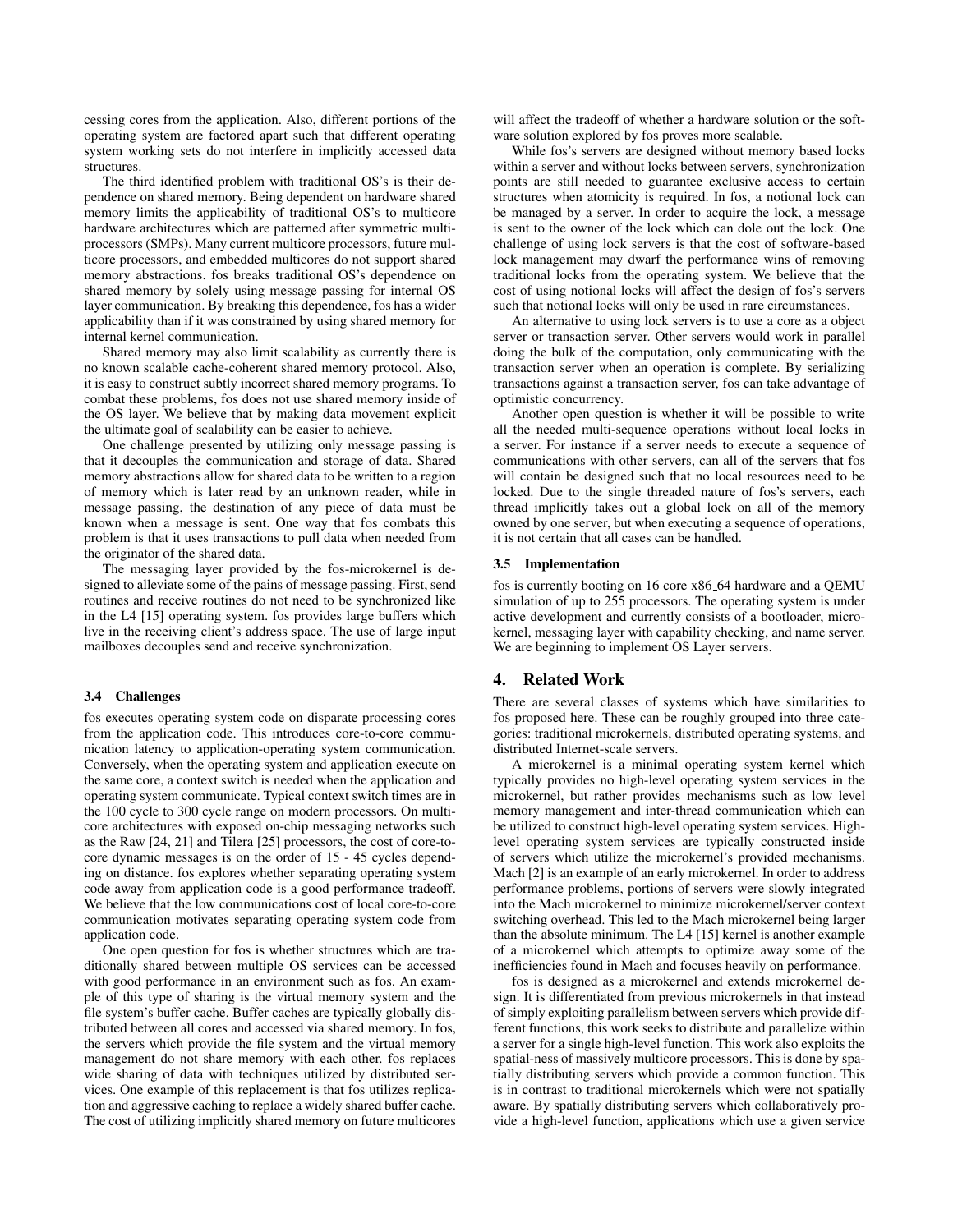may only need to communicate with the local server providing the function and hence can minimize intra-chip communication. Operating systems built on top of previous microkernels have not tackled the spatial non-uniformity inherent in massively multicore processors. fos embraces the spatial nature of future massively multicore processors and has a scheduler which is not only temporally aware, but also spatially aware.

The cost of communication on fos compared to previous microkernels is reduced because fos does not temporally multiplex operating system servers and applications. Therefore when an application messages an OS server, a context swap does not occur. This is in contrast to previous microkernels which temporally multiplexed resources, causing every communication to require a costly context swap. Last, fos, is differentiated from previous microkernels on parallel systems, because the communication costs and sheer number of cores on a massively multicore processor is different than in previous parallel systems, thus the optimizations made and trade-offs are quite different.

The Tornado [11] operating system which has been extended into the K42 [5] operating system is a microkernel operating system and is one of the more aggressive attempts at constructing scalable microkernels. They are differentiated from fos in that they are designed to be run on SMP and NUMA shared memory machines instead of single-chip massively multicore machines. Tornado and K42 also suppose future architectures which support efficient hardware shared memory. fos does not require architectures to support intra-machine shared memory. Also, the scalability claims [6] of K42 have been focused on machines up to 24 processors which is a modest number of processors when compared to the target of 1000+ processors which fos is being designed for.

The Hive [9] operating system utilizes a multicellular kernel architecture. This means that a multiprocessor is segmented into cells which each contain a set of processors. Inside of a cell, the operating system manages the resources inside of the cell like a traditional OS. Between cells the operating system shares resources by having the different cells message and allowing safe memory reads. Hive OS focused heavily on fault containment and less on high scalability than fos does. Also, the Hive results are for scalability up to 4 processors. In contrast to fos, Hive utilizes shared memory between cells as a manner to communicate.

Another approach to building scalable operating systems is the approach taken by Disco [8] and Cellular Disco [13]. Disco and Cellular Disco run off the shelf operating systems in multiple virtual machines executing on multiprocessor systems. By dividing a multiprocessor into multiple virtual machines with fewer processors, Disco and Cellular Disco can leverage the design of preexisting operating systems. They also leverage the level of scalability already designed into pre-existing operating systems. Disco and Cellular Disco also allow for sharing between the virtual machines in multiple ways. For instance in Cellular Disco, virtual machines can be thought of as a cluster running on a multiprocessor system. Cellular Disco utilizes cluster services like a shared network file system and network time servers to present a closer approximation of a single system image. Various techniques are used in these projects to allow for sharing between VMs. For instance memory can be shared between VMs so replicated pages can point at the same page in physical memory. Cellular Disco segments a multiprocessor into cells and allows for borrowing of resources, such as memory between cells. Cellular Disco also provides fast communication mechanisms which break the virtual machine abstraction to allow two client operating systems to communicate faster than communicating via a virtualized network-like interface. VMWare has adopted many of the ideas from Disco and Cellular Disco to improve VMWare's product offerings. One example is VMCI Sockets [23] which is an optimized communication API which provides fast communication between VMs executing on the same machine.

Disco and Cellular Disco utilize hierarchical shared information sharing to attack the scalability problem much in the same way that fos does. They do so by leveraging conventional SMP operating systems at the base of hierarchy. Disco and Cellular Disco argue leveraging traditional operating systems as an advantage, but this approach likely does not reach the highest level of scalability as a purpose built scalable OS such as fos will. Also, the rigid cell boundaries of Cellular Disco can limit scalability. Last, because at it core these systems are just utilizing multiprocessor systems as a cluster, the qualitative interface of a cluster is restrictive when compared to a single system image. This is especially prominent with large applications which need to be rewritten such that the application is segmented into blocks only as large as the largest virtual machine. In order to create larger systems, an application needs to either be transformed to a distributed network model, or utilize a VM abstraction-layer violating interface which allows memory to be shared between VMs.

More recently, work has been done to investigate operating systems for multicore processors. One example is Corey [7] which focuses on allowing applications to direct how shared memory data is shared between cores.

fos bears much similarity to a distributed operating system, except executing on a single chip. In fact much of the inspiration for this work comes from the ideas developed for distributed operating systems. A distributed operating system is an operating system which executes across multiple computers or workstations connected by a network. Distributed operating systems provide abstractions which allow a single user to utilize resources across multiple networked computers or workstations. The level of integration varies with some distributed operating systems providing a single system image to the user, while others provide only shared process scheduling or a shared file system. Examples of distributed operating systems include Amoeba [20, 19], Sprite [17], and Clouds [10]. These systems were implemented across clusters of workstation computers connected by networking hardware.

While this work takes much inspiration from distributed operating systems, some differences stand out. The prime difference is that the core-to-core communication cost on a single-chip massively multicore processor is orders of magnitude smaller than on distributed systems which utilize Ethernet style hardware to interconnect the nodes. Single-chip massively multicore processors have much smaller core-to-core latency and much higher core-tocore communications bandwidth. A second difference that multicores present relative to clusters of workstations is that on-chip communication is much more reliable than between workstations over commodity network hardware. fos takes advantage of this by approximating on-chip communication as being reliable. This removes the latency of correcting errors and removes the complexity of correcting communication errors. Last, single-chip multicore processors are easier to think of as a single trusted administrative domain than a true distributed system. In many distributed operating systems, much effort is spent determining whether communications are trusted. This problem does not disappear in a single-chip multicore, but the on-chip protection hardware and the fact that the entire system is contained in a single chip simplifies the trust model considerably.

The parallelization of system level services into cooperating servers as proposed by this work has much in common with techniques used by distributed Internet servers. Load balancing is one technique taken from clustered webservers. The name server of fos derives inspiration from the hierarchical caching in the Internet's DNS system. This work hopes to leverage other techniques such as those in peer-to-peer and distributed hash tables such as Bit Tor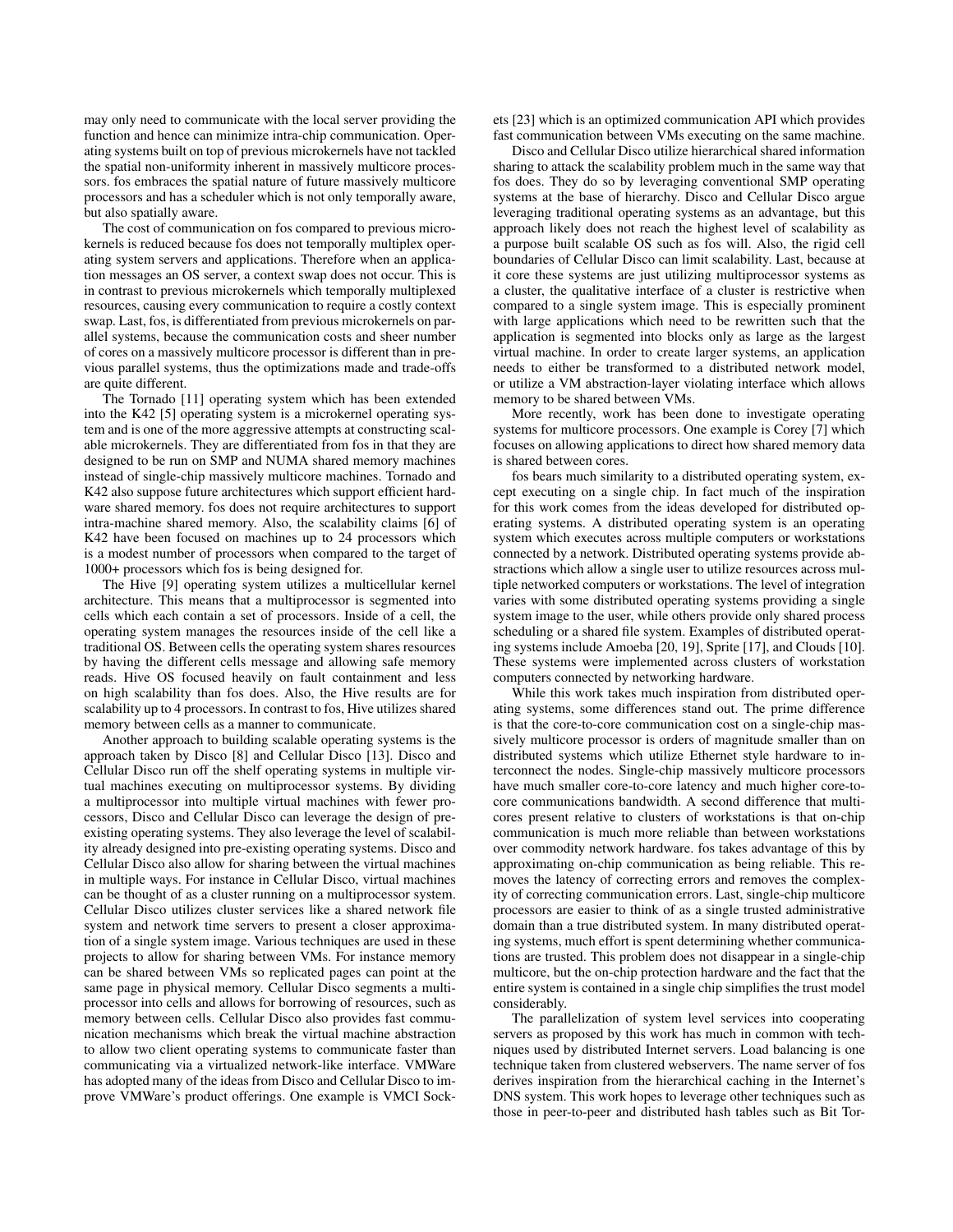rent, Chord, and Freenet. The file system on fos will be inspired by distributed file systems such as AFS [18], OceanStore [14] and the Google File System [12].

While this work leverages techniques which allow distributed Internet servers to be spatially distributed and provide services at large-scale, there are some differences. First, instead of being applied to serving webpages or otherwise user services, these techniques are applied to services which are internal to an OS kernel. Many of these services have lower latency requirements than are found on the Internet. Second, the on-chip domain is more reliable than the Internet, therefore there are fewer overheads needed to deal with errors or network failures. Last, the communication costs within a chip are orders of magnitude lower than on the Internet.

# **5. Conclusion**

In the next decade, we will have single chips with 100 - 1,000 cores integrated into a single piece of silicon. In this work we chronicled some of the problems with current monolithic operating systems and described these scaling problems. These scaling problems motivate a rethinking of the manner in which operating systems are structured. In order to address these problems we propose a factored operating system (fos) which targets 1000+ core multicore systems and replaces traditional time sharing with space sharing to increase scalability. By structuring an OS as a collection of Internet inspired services we believe that operating systems can be scaled for 1000+ core single-chip systems and beyond allowing us to design and effectively harvest the performance gains of the multicore revolution.

# **Acknowledgments**

This work is funded by DARPA, Quanta Computing, Google, and the NSF. We thank Robert Morris and Frans Kaashoek for feedback on this work. We also thank Charles Gruenwald for help on fos.

#### **References**

- [1] The international technology roadmap for semiconductors: 2007 edition, 2007. http://www.itrs.net/Links/2007ITRS/Home2007.htm.
- [2] M. Accetta, R. Baron, W. Bolosky, D. Golub, R. Rashid, A. Tevanian, and M. Young. Mach: A new kernel foundation for UNIX development. In *Proceedings of the USENIX Summer Conference*, pages 93–113, June 1986.
- [3] A. Agarwal, J. Hennessy, and M. Horowitz. Cache performance of operating systems and multiprogramming workloads. *ACM Transaction on Computer Systems*, 6(4):393–431, Nov. 1988.
- [4] V. Agarwal, M. S. Hrishikesh, S. W. Keckler, and D. Burger. Clock rate versus IPC: The end of the road for conventional microarchitectures. In *Proceedings of the International Symposium on Computer Architecture*, pages 248–259, June 2000.
- [5] J. Appavoo, M. Auslander, M. Burtico, D. M. da Silva, O. Krieger, M. F. Mergen, M. Ostrowski, B. Rosenburg, R. W. Wisniewski, and J. Xenidis. K42: an open-source linux-compatible scalable operating system kernel. *IBM Systems Journal*, 44(2):427–440, 2005.
- [6] J. Appavoo, M. Auslander, D. D. Silva, O. Krieger, M. Ostrowski, B. Rosenburg, R. W. Wisniewski, J. Xenidis, M. Stumm, B. Gamsa, R. Azimi, R. Fingas, A. Tam, and D. Tam. Enabling scalable performance for general purpose workloads on shared memory multiprocessors. Technical Report RC22863, International Business Machines, July 2003.
- [7] S. Boyd-Wickizer, H. Chen, R. Chen, Y. Mao, F. Kaashoek, R. Morris, A. Pesterev, L. Stein, M. Wu, Y. D. Y. Zhang, and Z. Zhang. Corey: An operating system for many cores. In *Proceedings of the Symposium on Operating Systems Design and Implementation*, Dec. 2008.
- [8] E. Bugnion, S. Devine, and M. Rosenblum. Disco: Running commodity operating systems on scalable multiprocessors. In *Proceedings of the ACM Symposium on Operating System Principles*, pages 143–156, 1997.
- [9] J. Chapin, M. Rosenblum, S. Devine, T. Lahiri, D. Teodosiu, and A. Gupta. Hive: Fault containment for shared-memory multiprocessors. In *Proceedings of the ACM Symposium on Operating System Principles*, pages 12–25, 1995.
- [10] P. Dasgupta, R. Chen, S. Menon, M. Pearson, R. Ananthanarayanan, U. Ramachandran, M. Ahamad, R. J. LeBlanc, W. Applebe, J. M. Bernabeu-Auban, P. Hutto, M. Khalidi, and C. J. Wileknloh. The design and implementation of the Clouds distributed operating system. *USENIX Computing Systems Journal*, 3(1):11–46, 1990.
- [11] B. Gamsa, O. Krieger, J. Appavoo, and M. Stumm. Tornado: Maximizing locality and concurrency in a shared memory multiprocessor operating system. In *Proceedings of the Symposium on Operating Systems Design and Implementation*, pages 87–100, Feb. 1999.
- [12] S. Ghemawat, H. Gobioff, and S.-T. Leung. The Google file system. In *Proceedings of the ACM Symposium on Operating System Principles*, Oct. 2003.
- [13] K. Govil, D. Teodosiu, Y. Huang, and M. Rosenblum. Cellular Disco: Resource management using virtual clusters on sharedmemory multiprocessors. In *Proceedings of the ACM Symposium on Operating System Principles*, pages 154–169, 1999.
- [14] J. Kubiatowicz, D. Bindel, Y. Chen, S. Czerwinski, P. Eaton, D. Geels, R. Gummadi, S. Rhea, H. Weatherspoon, W. Weimer, C. Wells, and B. Zhao. Oceanstore: An architecture for global-scale persistent storage. In *Proceedings of the Conference on Architectural Support for Programming Languages and Operating Systems*, pages 190–201, Nov. 2000.
- [15] J. Liedtke. On microkernel construction. In *Proceedings of the ACM Symposium on Operating System Principles*, pages 237–250, Dec. 1995.
- [16] G. E. Moore. Cramming more components onto integrated circuits. *Electronics*, 38(8), Apr. 1965.
- [17] J. K. Ousterhout, A. R. Cherenson, F. Douglis, M. N. Nelson, and B. B. Welch. The Sprite network operating system. *IEEE Computer*, 21(2):23–36, Feb. 1988.
- [18] M. Satyanarayanan. Scalable, secure, and highly available distributed file access. *IEEE Computer*, 23(5):9–18,20–21, May 1990.
- [19] A. S. Tanenbaum, M. F. Kaashoek, R. V. Renesse, and H. E. Bal. The Amoeba distributed operating system-a status report. *Computer Communications*, 14:324–335, July 1991.
- [20] A. S. Tanenbaum, S. J. Mullender, and R. van Renesse. Using sparse capabilities in a distributed operating system. In *Proceedings of the International Conference on Distributed Computing Systems*, pages 558–563, May 1986.
- [21] M. B. Taylor, W. Lee, J. Miller, D. Wentzlaff, I. Bratt, B. Greenwald, H. Hoffman, P. Johnson, J. Kim, J. Psota, A. Saraf, N. Shnidman, V. Strumpen, M. Frank, S. Amarasinghe, and A. Agarwal. Evaluation of the Raw microprocessor: An exposed-wire-delay architecture for ILP and streams. In *Proceedings of the International Symposium on Computer Architecture*, pages 2–13, June 2004.
- [22] S. Vangal, J. Howard, G. Ruhl, S. Dighe, H. Wilson, J. Tschanz, D. Finan, P. Iyer, A. Singh, T. Jacob, S. Jain, S. Venkataraman, Y. Hoskote, and N. Borkar. An 80-tile 1.28TFLOPS network-on-chip in 65nm CMOS. In *Proceedings of the IEEE International Solid-State Circuits Conference*, pages 98–99, 589, Feb. 2007.
- [23] VMWare, Inc. *VMCI Sockets Programming Guide for VMware Workstation 6.5 and VMware Server 2.0*, 2008. http://www.vmware.com/ products/beta/ws/VMCIsockets.pdf.
- [24] E. Waingold, M. Taylor, D. Srikrishna, V. Sarkar, W. Lee, V. Lee, J. Kim, M. Frank, P. Finch, R. Barua, J. Babb, S. Amarasinghe, and A. Agarwal. Baring it all to software: Raw machines. *IEEE Computer*, 30(9):86–93, Sept. 1997.